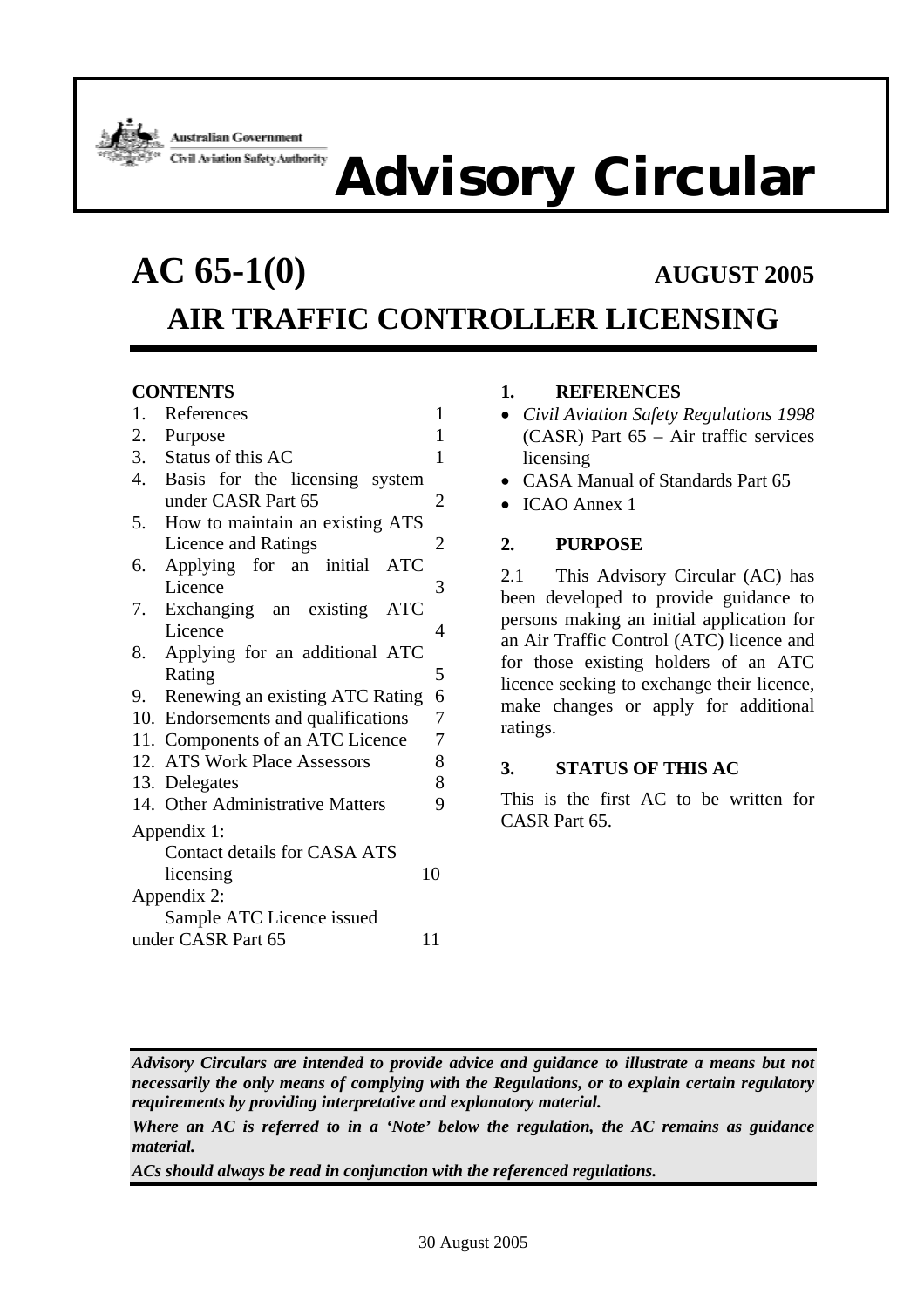# **4. BASIS FOR THE LICENSING SYSTEM UNDER CASR PART 65**

**4.1** Prior to the effective date of CASR Part 65 (01 May 2003), Airservices Australia (AA) was responsible under delegation for all management and administrative aspects relating to Air Traffic Service (ATS) Personnel licensing. Under CASR Part 65 and as an undertaking in respect of an ICAO audit finding, CASA assumes responsibility for ICAO Annex 1 functions (ATS Licences and ATS Ratings) from 01 May 2003.

**4.2** CASR Part 65 is similar to the previously delegated licensing regulatory system in that an authorisation to provide ATS functions requires a valid and current Licence, Rating and Endorsement for the particular ATS function being provided. A system of ATS Qualifications is also provided. Responsibility for the management and administration will be divided between CASA and the ATS Provider, with CASA being responsible for initial Licence and Rating issue, and the ATS Provider being responsible for Rating renewal or revalidation, and for all Endorsement and ATS Qualification matters. Particular administrative requirements regarding the different responsibilities are described in other parts of this AC.

**4.3** CASR Part 65 provides transitional arrangements that allow a current Licence, Rating, Endorsement or qualification issued under the *Civil Aviation Regulations 1988* (CAR 1988) to remain in force after the introduction of the new regulation.

**4.4** Accordingly, CASA will not re-issue *en masse* existing ATC Licences. Instead, existing Licences, Ratings etc will remain in force for as long as practicable. As CASA gains experience with the new system, holders of existing Licences, not otherwise exchanged by the acquisition of new Ratings, may be given the opportunity to exchange any current Licences.

# **5. HOW TO MAINTAIN AN EXISTING ATS LICENCE AND RATINGS**

**5.1** This section is relevant to persons who hold an ATS Licence issued by AA under CAR 1988, and whose circumstances do not require the issue of a replacement Licence under CASR Part 65.

# **5.2 Existing Licences issued under CAR 1988**

**5.2.1** According to transitional arrangements, an ATS Licence issued under CAR 1988 remains valid unless formally suspended or cancelled. Therefore, a holder does not need to take any action to keep an existing Licence in force, apart from ensuring that the privileges of the Licence are not exercised unless the holder fulfils any condition specified on the Licence, including possessing a valid Class 3 medical certificate.

**5.2.2 Address changes.** However, if a person's mailing address changes, Airservices will not be able to re-issue Pages 1 and 4 of the AA licence as is normally the case. This is because AA will not hold the delegation necessary to sign Page 1 of the document. As a consequence, if a licence holder's mailing address changes, he or she will have to apply to exchange their existing licence with a CASA-issued licence. See Section 7 for the procedure for exchanging a licence.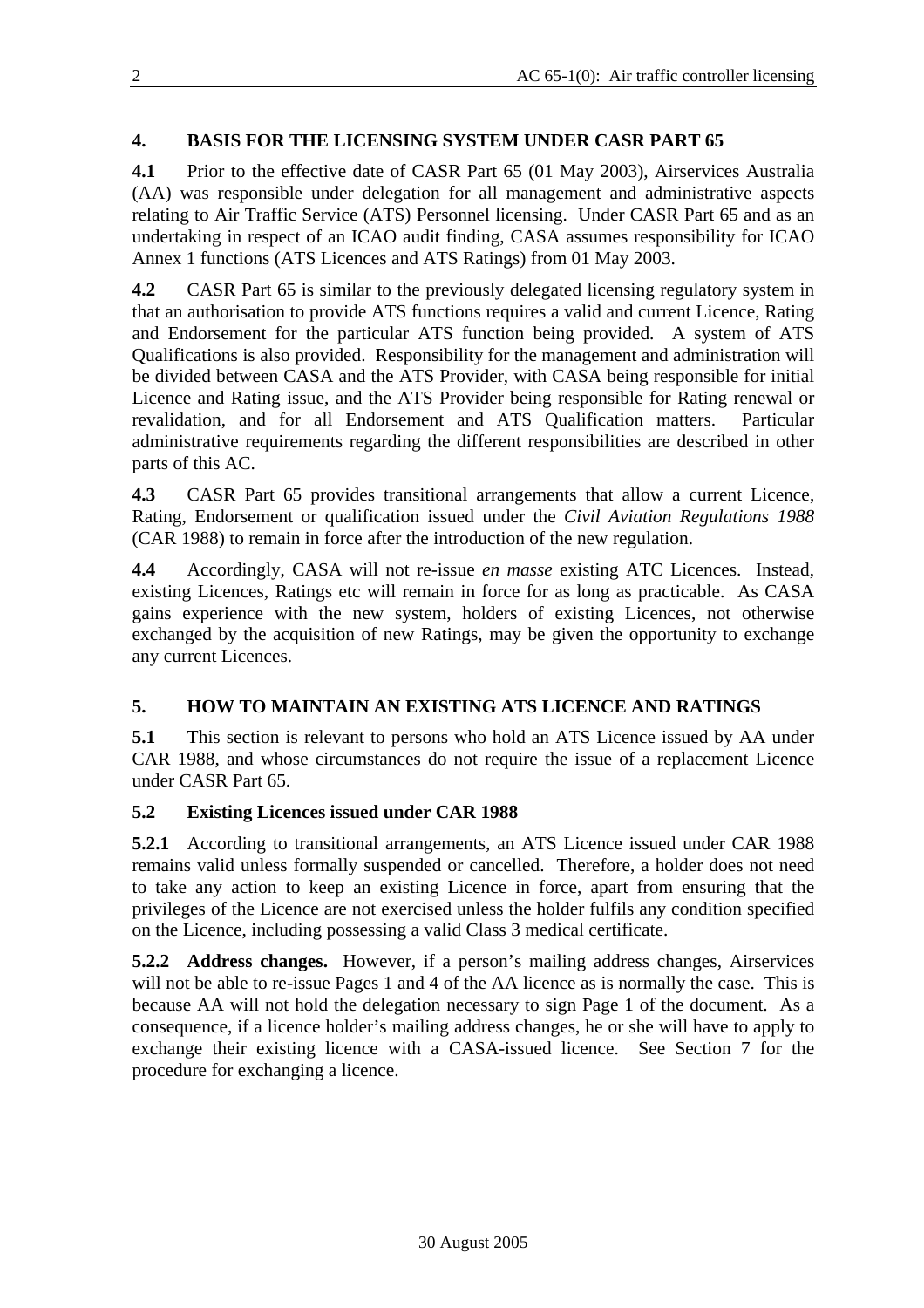#### **5.3 Existing Ratings issued under CAR 1988**

**5.3.1** According to transitional arrangements under CAR 1998 Notes 4, an ATC Rating issued under CAR 1988 remains valid for the period the Rating would have remained in force had CASR Part 65 not come into effect. For example, a Rating issued under CAR 1988 on 01 April 2003 would have remained in force until 30 March 2004, despite the relevant regulation in CAR 1988 being replaced on 01 May 2003 by CASR Part 65.

**5.3.2** However, all Ratings issued under CAR 1988 will eventually expire, and any replacements will need to be issued under CASR Part 65. To facilitate the ongoing process of renewals, AA will be responsible under delegation for issuing Ratings under CASR Part 65 to replace Ratings issued under both CAR 1988 and CASR Part 65.

**5.3.3** See Section 9 for the procedure for renewing existing Ratings.

#### **6. APPLYING FOR AN INITIAL ATC LICENCE**

**6.1** This section provides information for persons who have never held an ATC Licence.

#### **6.2 Who can apply?**

**6.2.1** According to CASR 65.070, a person may apply for an Australian ATC Licence if, he or she:

- has turned 18;
- holds a Class 3 medical certificate:
- has successfully completed the training (including any examination or assessment for:
	- ◊ the Licence,
	- ◊ at least one Rating, and
	- ◊ at least one Endorsement appropriate to the Rating; and
- speaks English clearly and understands spoken English to a standard that allows clear, spoken, two-way communication in the course of performing an ATS function.

#### **6.3 Class 3 Medical Certificates**

**6.3.1** Information on CASA requirements for Class 3 Medical Certificates may be found on the CASA Website at<http://www.casa.gov.au/avmed/index.htm>

#### **6.4 Relevant Training**

- **6.4.1** The training requirement in respect of ATC Licence and Rating award includes:
	- Successful completion of an approved training course relevant to both the ATC Licence and Ratings.

*For example, an applicant for an Aerodrome Rating must have passed an Aerodrome Rating training course as well as a general ATC Licence course.* 

• Completion of the relevant on-the-job training, including minimum time in training, required by MOS Part 65.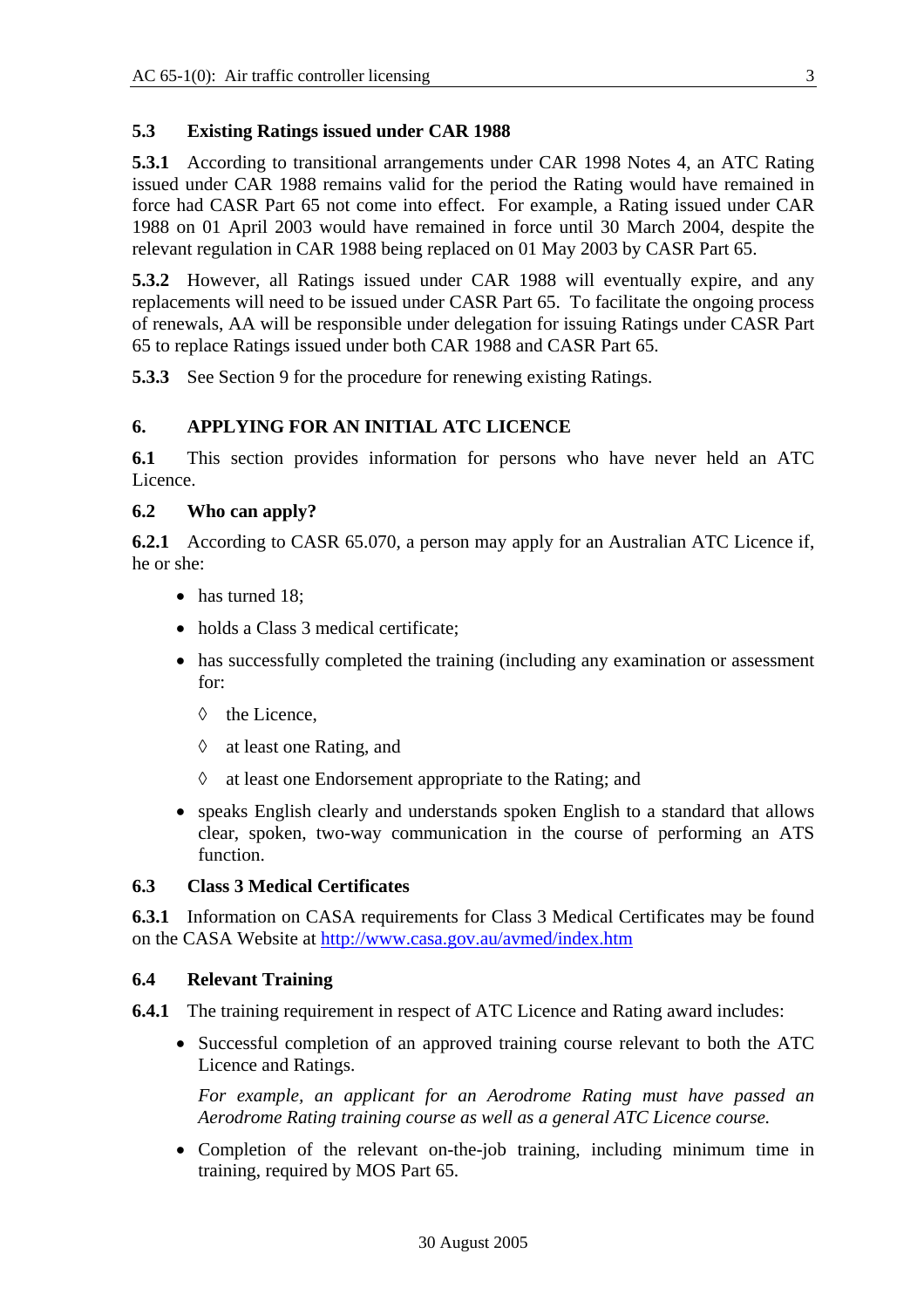**6.4.2** The ATS Work Place Assessor assessing the application will need to sight evidence of successful completion of a training course relevant to the ATC Licence and each of the Ratings.

#### **6.5 How to apply for an initial ATC Licence**

**6.5.1** The following steps should be taken to obtain an initial ATC Licence:

- Ensure that you meet all the CASR Part 65 requirements for the award of an ATC Licence, including qualifying for:
	- ◊ An ATC Rating; and
	- ◊ An Endorsement relevant to that Rating.
- Confirm that you have a CASA Aviation Reference Number (ARN) (see Section 14.1 of this AC)
- Complete a CASA Air Traffic Controller Licence and initial ATC Rating(s) Application (Form 906) [or equivalent], ensuring that:
	- ◊ All personal particulars are correct.
	- $\Diamond$  You check the box(es) relevant to the Rating(s) applied for.
	- ◊ You sign and date the application form in the relevant place.
	- ◊ The application form is signed by a qualified ATS Work Place assessor.
- Mail the completed Form to the address shown at Appendix 1 to this AC.

#### **7. EXCHANGING AN EXISTING ATC LICENCE**

**7.1** This section provides information for persons who wish to exchange their existing CAR 1988 licence for one issued under CASR Part 65

#### **7.2 Who needs to apply?**

**7.2.1** The holder of an existing licence does not necessarily need to exchange their licence. Transitional arrangements in CASRs allow existing licences to remain in force. However, a licence holder will need to apply to exchange or replace their existing licence if:

- he/she holds a licence issued under CAR 1988, and subsequently qualifies for an additional Rating;
- the licence holder's personal details change in a manner that would require Page 1 of an existing licence to be reissued (i.e., name, mailing address).

# **7.4 How to apply**

**7.4.1** The following steps should be taken to exchange their existing ATC Licence:

• If applicable, fulfil the requirements for applying for an additional Rating as detailed in Section 8.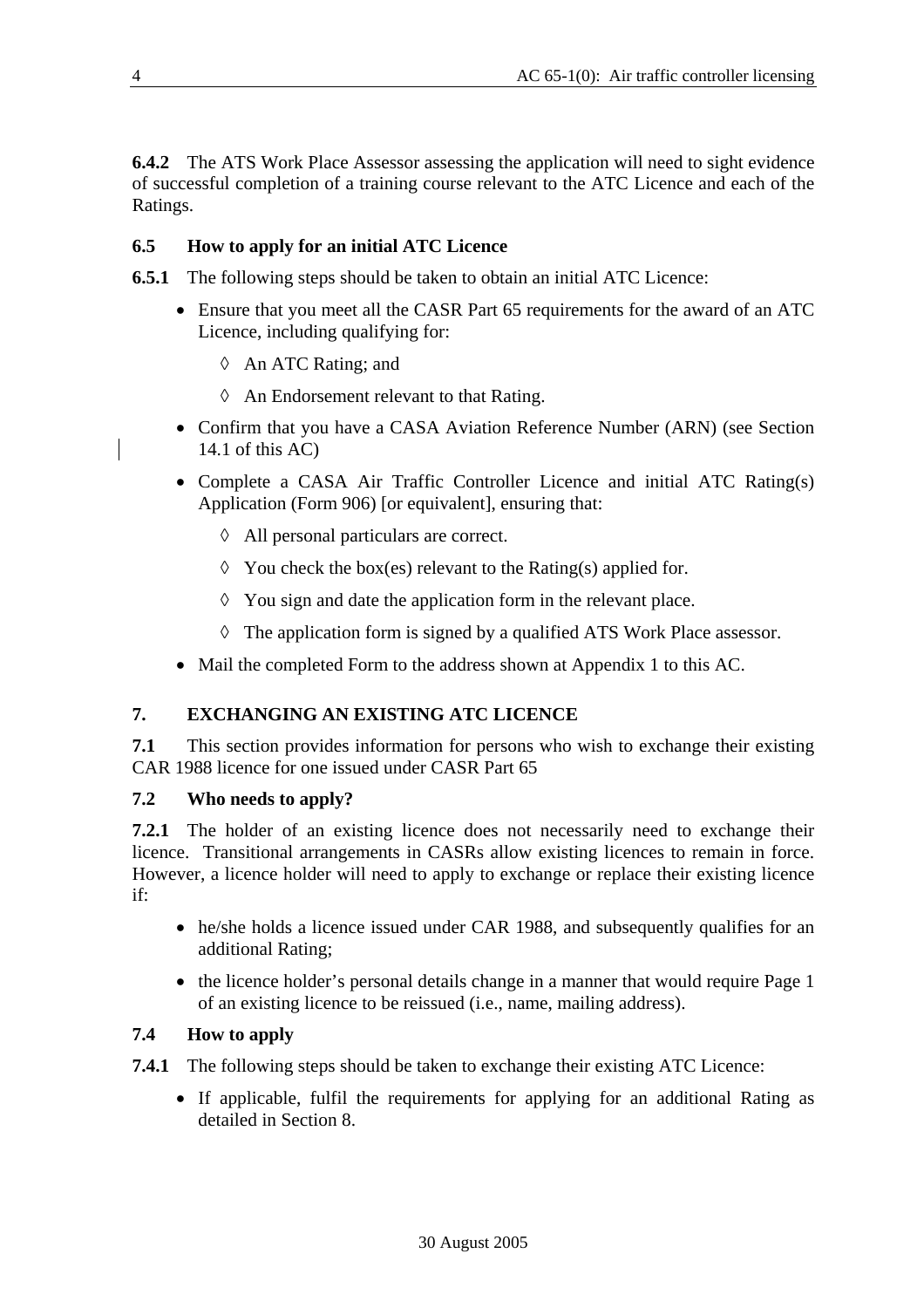- Complete a CASA Air Traffic Controller Licence Exchange Application (Form 907) [or equivalent], ensuring that:
	- ◊ Your personal particulars are correct.
	- ◊ You sign and date the application form in the relevant place.
- Ensure that you enclose a photocopy of the four pages of your ATC Licence issued by AA under CAR 1988.
- Mail the completed documents, together with application forms for the additional Ratings, to the address shown at Appendix 1.

**7.5** The details on an exchange Licence will match exactly the details on the superseded Licence.

#### **8. APPLYING FOR AN ADDITIONAL ATC RATING**

**8.1** This section provides information for holders of an ATC Licence (either one issued under CAR 1988 or one issued under CASR Part 65), and who wish to add another Rating to that Licence.

#### **8.2 Who can apply?**

**8.2.1** According to CASR Part 65, a person may apply for an additional ATC Rating if, he or she:

- is eligible to hold an ATC Licence; and
- has successfully completed the training (including any examination or assessment for:
	- ◊ the Rating, and
	- ◊ at least one Endorsement appropriate to the Rating.

#### **8.3 How to apply – holders of a CAR 1988 Licence**

- **8.3.1** The following steps should be taken to obtain an additional ATC Rating:
	- Ensure that you meet all the CASR Part 65 requirements for the award of an ATC Rating, including qualifying for an Endorsement relevant to that Rating.
	- Complete a CASA Additional ATC Rating(s) Application (Form 908) [or equivalent], ensuring that:
		- ◊ Your contact details are correct.
		- $\Diamond$  You check the box(es) relevant to the Rating(s) applied for.
		- ◊ You sign and date the application form in the relevant place.
		- ◊ The application form is signed by a qualified ATS Work Place Assessor.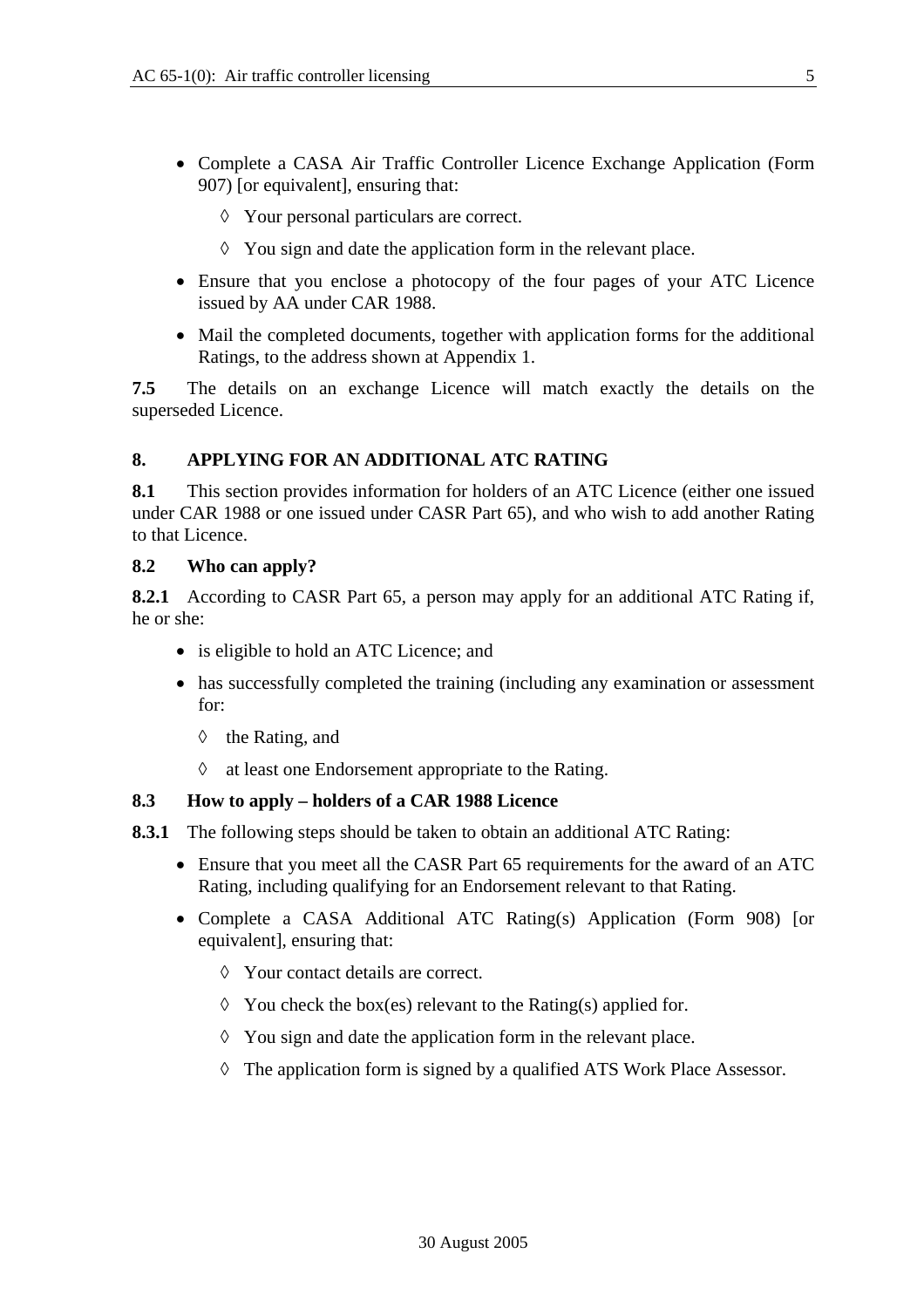- Complete a CASA Air Traffic Controller Licence Exchange Application (Form 907) [or equivalent], ensuring that:
	- ◊ Your personal particulars are correct.
	- ◊ You sign and date the application form in the relevant place.
	- $\Diamond$  you include with the application a photocopy of the four pages of your ATC Licence issued by AA under CAR 1988.
- Mail the completed documents to the address shown at Appendix 1.

# **8.4 How to apply – holders of a CASR Part 65 Licence**

- **8.4.1** The following steps should be taken to obtain an additional ATC Rating:
	- Ensure that you meet all the CASR Part 65 requirements for the award of an ATC Rating, including qualifying for an Endorsement relevant to that Rating.
	- Complete a CASA Additional ATC Rating(s) Application (Form 908) [or equivalent], ensuring that:
		- ◊ Your personal particulars are correct.
		- $\Diamond$  You check the box(es) relevant to the Rating(s) applied for.
		- ◊ You sign and date the application form in the relevant place.
		- ◊ The application form is signed by a qualified ATS Work Place Assessor.
	- Mail the completed documents to the address shown at the Appendix 1.

# **9. RENEWING AN EXISTING ATC RATING**

**9.1** ATC Ratings, issued both under CAR 1988 and CASR Part 65, are valid for a maximum of 12 months. Therefore, this section applies to holders of all ATC Ratings.

#### **9.2 Who can apply?**

**9.2.1** The holder of a Rating on an ATC Licence may renew that Rating if they have passed the appropriate examination in the subjects relevant to the particular Rating. At this time, such examinations are only administered by the ATS Provider.

**9.2.2** According to MOS Part 65, this examination must be undertaken within 12 months of the previous Rating examination, to ensure continuity of the privileges under the Rating.

#### **9.3 How to apply**

**9.3.1** The following steps should be taken to obtain a renew an existing ATC Rating:

- Ensure that you successfully passed the examination in accordance with the CASR Part 65.
- Complete an application for ATC rating(s) renewal (currently Airservices Australia Form 0008, or equivalent).
- **Do not send the application to CASA.**
- Submit the application to an ATS Licensing Delegate for authorisation.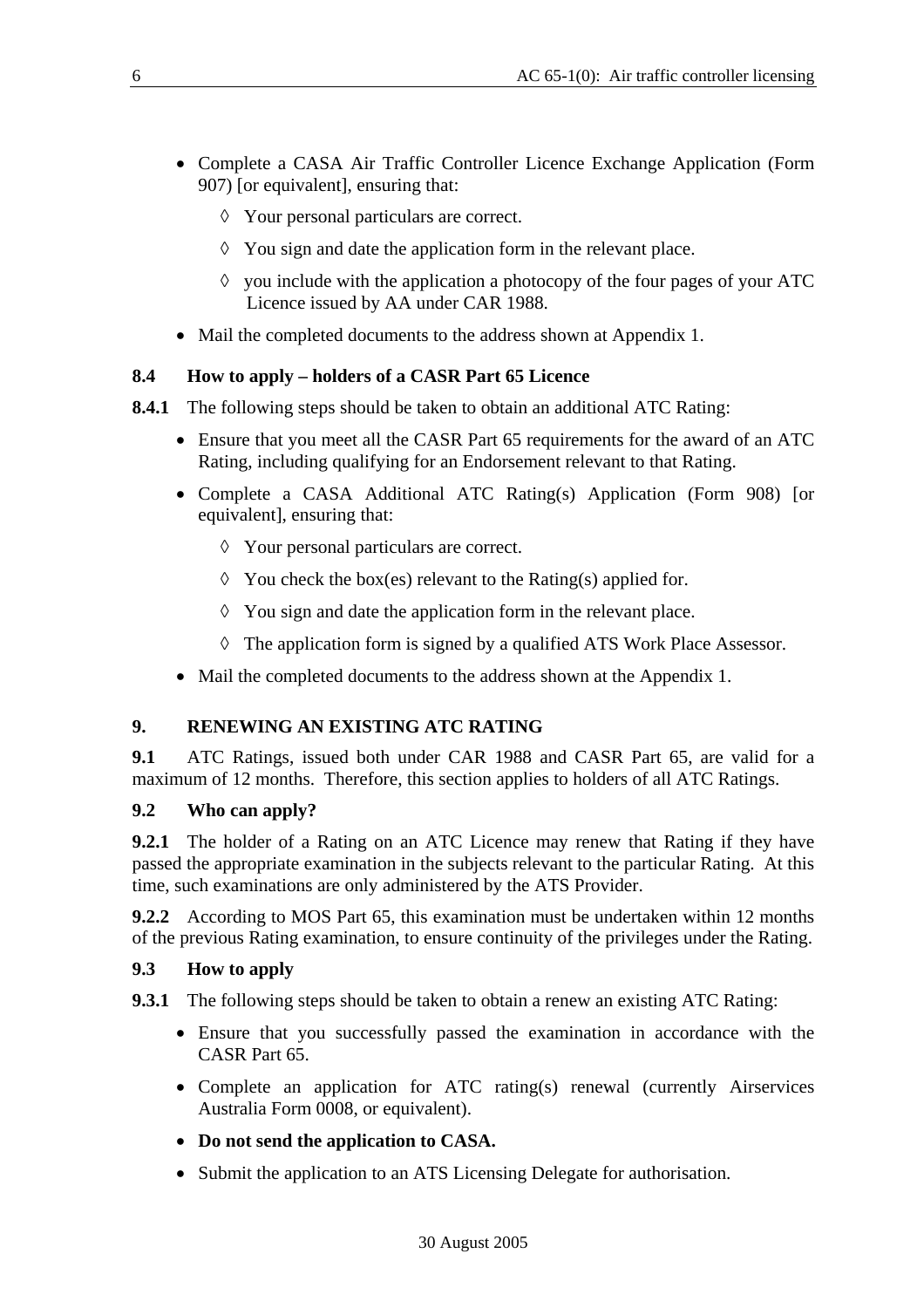• Ensure that you obtain a relevant Rating renewal page from the ATS Provider, in accordance with the Provider's licensing administration procedures.

#### **10. ENDORSEMENTS AND QUALIFICATIONS**

**10.1.1** This section applies to holders of and applicants for ATC Endorsements and Qualifications.

#### **10.2 Who can apply - Endorsements?**

**10.2.1** According to CASR Part 65, a person may apply for an ATC Endorsement if, he or she:

- eligible to hold an ATC Licence;
- eligible to hold the associated Rating; and
- has successfully completed the training (including any examination or assessment) for the Endorsement.

#### **10.3 How to apply – Endorsements**

**10.3.1** ATC Endorsements are managed entirely by the ATS Provider, and all enquiries should be directed to the relevant ATS Provider.

#### **10.4 Qualifications**

**10.4.1** ATC Qualifications Endorsements are managed entirely by the ATS Provider, and all enquiries should be directed to the relevant ATS Provider.

#### **10.5 Renewals**

**10.5.1** Renewals of ATC Endorsements and Qualifications are managed entirely by the Endorsements are managed entirely by the ATS Provider, and all enquiries should be directed to the relevant ATS Provider.

#### **11. COMPONENTS OF AN ATC LICENCE**

**11.1** All ATS personnel Licences conform to the ICAO Annex 1 specifications.

**11.2** Under CASRs, two variations of an ATC Licence, as detailed below, are acceptable as evidence that a person is appropriate authorised to provide an air traffic control service.

#### **11.3 Licences issued under CAR 1988**

**11.3.1** AA was the delegated authority for issuing ATC licences under CASR 1988. Accordingly, a licence issued by AA using AA's licensing system is acceptable to CASA, provided it is complete and appropriately authorised. An AA licence consists of four printed pages.

#### **11.4 Licences issued under CASR Part 65**

**11.4.1** A valid ATC Licence issued under CASR Part 65 requires components supplied by both CASA and the ATS Provider, according to the different licensing responsibilities required under CASR Part 65.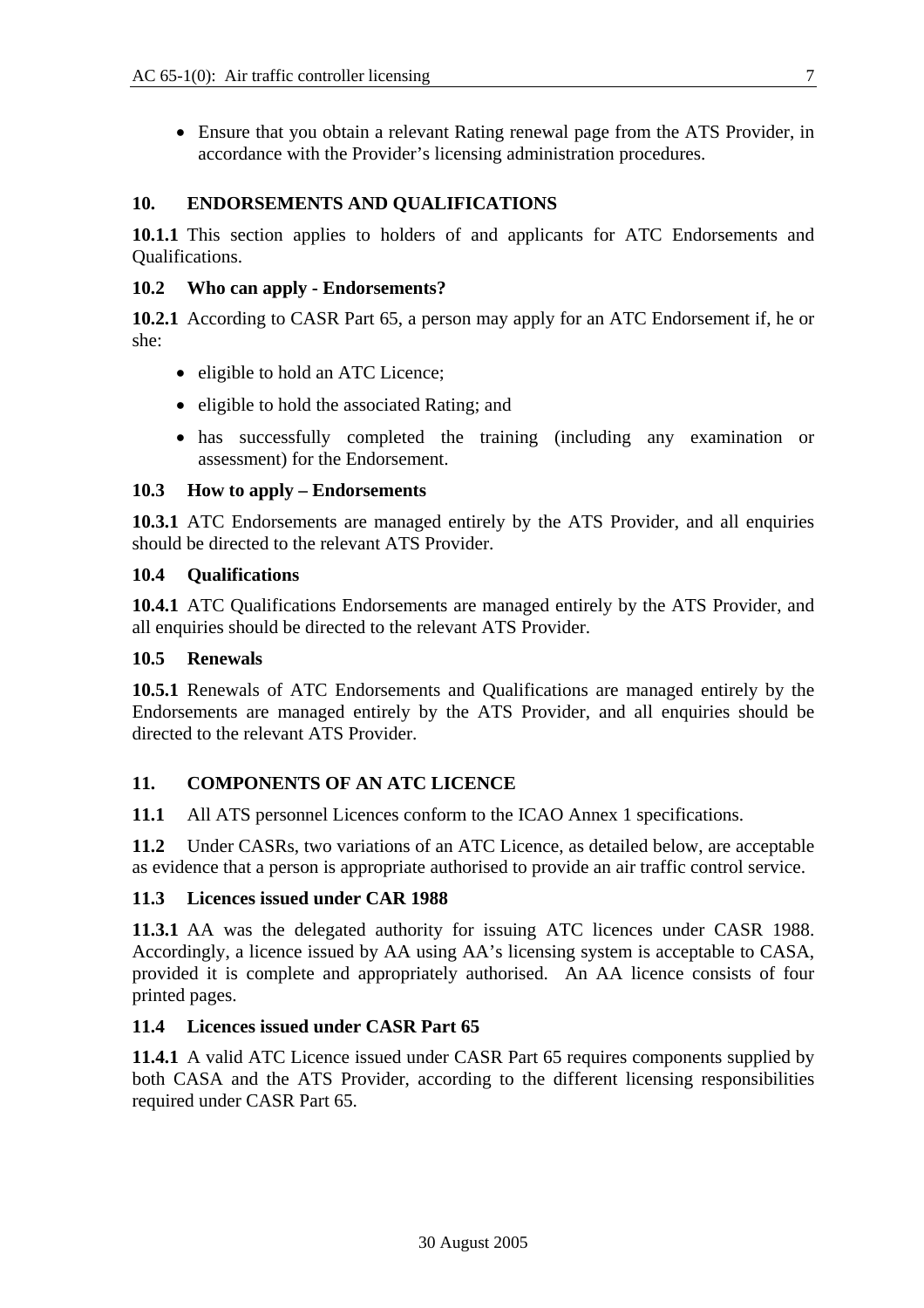- **11.4.2** The CASA component of a CASR Part 65 licence consists of the following pages:
	- Page One: the holder's personal details, the licence type, and signature and stamp of authority,
		- ◊ Note: The licence provides for a photograph of the licence holder, however this component is optional pending CASA establishing a system for providing and verifying photographic images; and
	- Page Two: Rating type(s), issue date, Licence conditions etc.

**11.4.3** The ATS Provider's component of a CASR Part 65 must show:

- the dates of renewal of holder's Ratings held; and
- details of the holder's ATC Endorsements and, if applicable ATS Qualifications.

**11.4.4** Pages 2 and 3 of a licence printed under AA's licensing system provides information to the standard required in the above paragraph.

**11.4.5** An example of a typical CASR Part 65 licence may be found at Appendix 2.

#### **11.5 Medical Certificate**

**11.5.1** While not a direct component of an ATC Licence, CASR Part 65 requires an ATC licence holder to possess a valid Class 3 medical certificate if they exercise the privileges of the licence.

# **12. ATS WORK PLACE ASSESSORS**

**12.1** ATS Work Place Assessors are essential to the licensing process because decisions to issue Licences and Ratings are dependent on their certification and assessment.

**12.2** All ATS Work Place Assessors are appointed by the ATS Provider in accordance with approved ATS Provider training criteria.

**12.3** Only Qualified ATS Work Place Assessors are authorised to sign an application for an ATC Licence or Ratings. 'Qualified' means the ATS Work Place Assessor's ATSWPA Qualification is current in accordance with the relevant Airservices' criteria, and:

- **For applications for an initial licence or an initial Rating:** in possession of a valid and current Rating and Endorsement for the Rating and control position under assessment, or
- **For other applications (renewals etc):** in possession of the same Rating and a similar Endorsement for the Rating and control position under assessment.

# **13. DELEGATES**

**13.1** As mentioned earlier, CASR Part 65 was developed on the basis of division of responsibility for various licence functions between CASA and the ATS Provider. However, the current wording of CASR Part 65 does not provide the necessary authority for ATS Providers to undertake the functions originally anticipated. As a result, it may be necessary to delegate some of CASA's powers to the ATS Provider to achieve the desired outcome.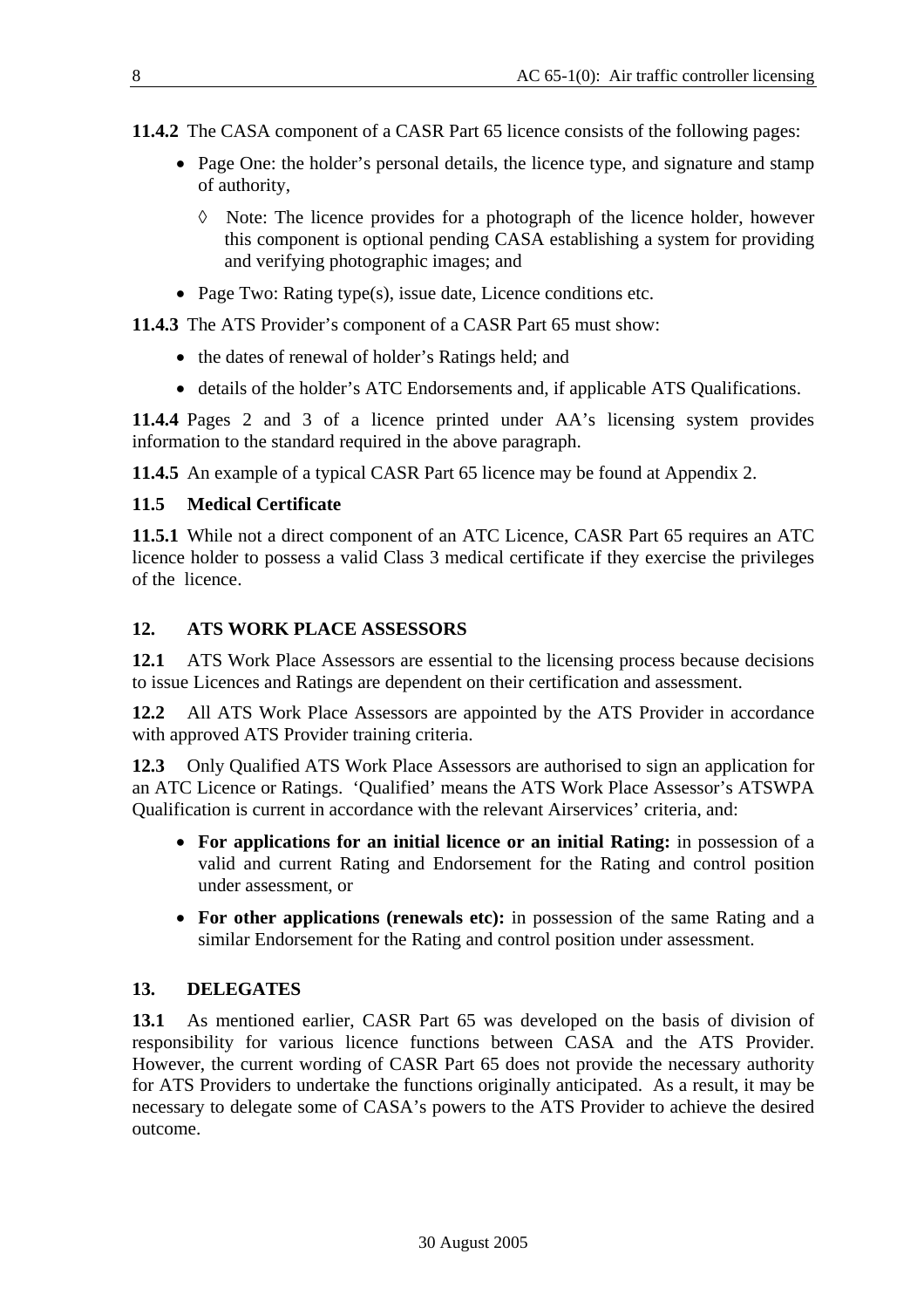**13.2** If required, delegations will be granted to certain office bearers within Airservices Australia to authorise:

- the issue, renewal, suspension and cancellation of ATC Endorsements and Qualifications, and
- the annual renewal of existing ATC Ratings.

**13.3** CASR Particular responsibilities for CASA ATS delegates may be included with the relevant Delegation instrument.

**13.4** Once the necessary amendments to CASR Part 65 have been approved, the role of Delegates will be assumed by designated ATS Provider authorities.

#### **14. OTHER ADMINISTRATIVE MATTERS**

#### **14.1 Aviation Reference Number**

**14.1.1** Applicants for a variety of CASA services or authorisations, including any CASA licence or medical certificate will require an Aviation Reference Number (ARN). The ARN is a means of identifying a person within the CASA system.

**14.1.2** It is expected that an applicant for an ATC Licence would have already obtained an ARN as a part of the process for obtaining the required Class 3 medical certificate. An Application Form for an ARN may be found at: <http://www.casa.gov.au/manuals/regulate/fcl/form1162.pdf>

#### **14.2 Changes of personal details**

**14.2.1** Holders of ATC Licences issued under CASR Part 65 must notify CASA by signed letter of any changes to their personal details, including name, home address and contact address. Email notifications are not acceptable. The signed correspondence may be either posted or faxed to CASA.

**14.2.2** Holders of ATC Licences issued under CAR 1988 whose personal details vary so as to necessitate a change to the information shown on their existing licence must apply for a licence exchange as described in this AC.

**14.2.3** ATS Licensing Section is the central CASA point of contact for all personal detail change matters. It is not necessary to further notify personal detail changes to CASA Aviation Medical.

Bill McIntyre Executive Manager Aviation Safety Standards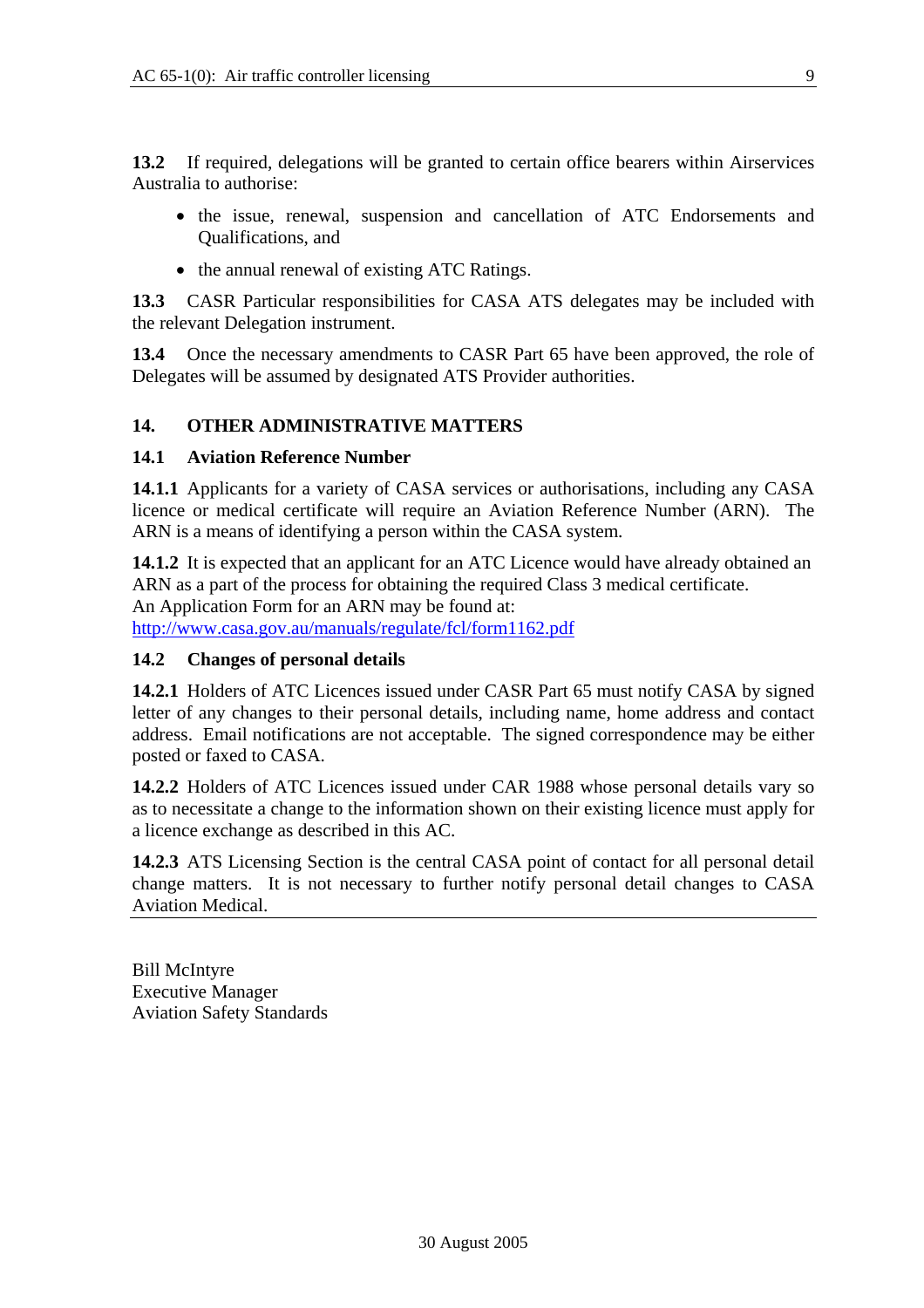#### **Appendix 1**

#### **CONTACT DETAILS FOR CASA ATS LICENSING**

#### **Address:**

CASA ATS Licensing 4<sup>TH</sup> floor, CASA Building GPO Box 2005 CANBERRA ACT 2601

#### **Fax Number:**

(02) 6217 1700

# **Telephone Number:**

131 757 or (02) 6217 1146

#### **Email enquiries:**

[ats.licensing@casa.gov.au](mailto:ats.licensing@casa.gov.au)